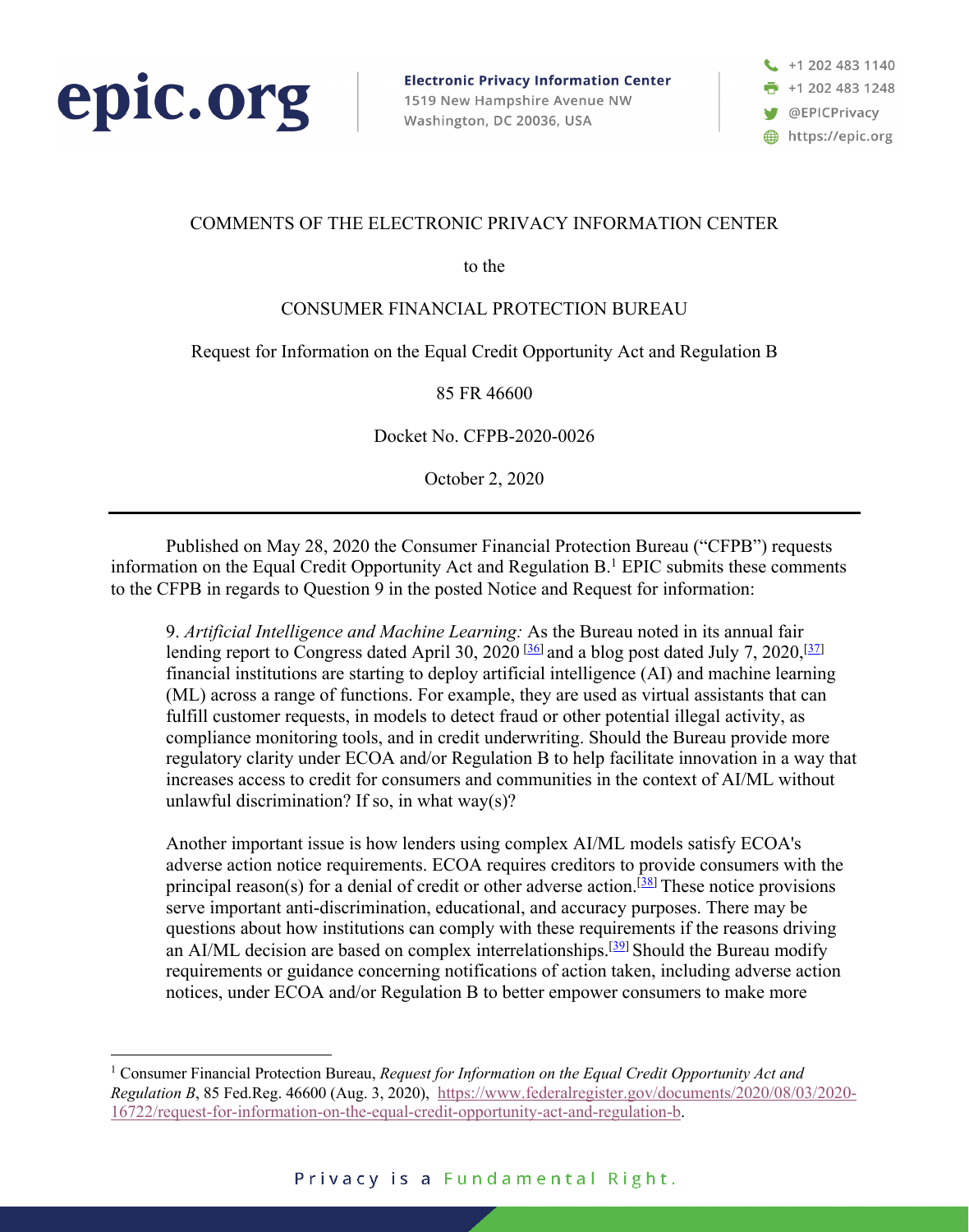informed financial decisions and/or to provide additional clarity when credit underwriting decisions are based in part on models that use AI/ML? If so, in what way(s)?<sup>2</sup>

EPIC is a public interest research center in Washington, D.C. that was established in 1994 to focus public attention on emerging privacy and related human rights issues and to protect privacy, the First Amendment, and constitutional values.<sup>3</sup> EPIC has a particular interest in promoting algorithmic transparency and has consistently advocated for the release of reports, validation studies, and use of the Universal Guidelines for AI to guide requirements for trustworthy algorithms.<sup>4</sup> EPIC has litigated cases against the Department of Justice to compel production of documents regarding "evidence-based risk assessment tools"5 and the Department of Homeland Security to produce documents about a program to assess the probability that an individual commits a crime.6 EPIC has also published the second edition of the *AI Policy Sourcebook*, the first reference book on AI policy.7

EPIC recommends that CFPB revise its regulations and/or otherwise provide new guidance to financial institutions regarding their use of AI/ML systems in light of significant concerns about bias, transparency, and accountability. In particular, EPIC recommends that the Bureau build upon the principles outlined in the Universal Guidelines for Artificial Intelligence and the OECD AI Principles in their entirety to the CFPB to guide their regulations.

The Universal Guidelines for Artificial Intelligence ("UGAI"), a framework for AI governance based on the protection of human rights, were set out at the 2018 Public Voice meeting in Brussels, Belgium.<sup>8</sup> The Universal Guidelines have been endorsed by more than 250 experts and  $60$  organizations in 40 countries.<sup>9</sup> The UGAI comprise twelve principles:

- **1. Right to Transparency.** All individuals have the right to know the basis of an AI decision that concerns them. This includes access to the factors, the logic, and techniques that produced the outcome.
- 2. **Right to Human Determination.** All individuals have the right to a final determination made by a person.
- **3. Identification Obligation.** The institution responsible for an AI system must be made known to the public.
- 4. **Fairness Obligation.** Institutions must ensure that AI systems do not reflect unfair bias or make impermissible discriminatory decisions.
- 5. **Assessment and Accountability Obligation.** An AI system should be deployed only after an adequate evaluation of its purpose and objectives, its benefits, as well as its risks. Institutions must be responsible for decisions made by an AI system.

 $2$  *Id.* 

<sup>&</sup>lt;sup>3</sup> EPIC, *About EPIC* (2019), https://epic.org/epic/about.html.

<sup>4</sup> *See* e.g. EPIC v. DOJ (D.C. Cir.) (18-5307), EPIC v CPB, EPIC v. DHS, FOIA requests,

https://epic.org/foia/doj/criminal-justice-algorithms/.<br>
<sup>5</sup> EPIC, *EPIC v. DOJ (Criminal Justice Algorithms)* https://epic.org/foia/doj/criminal-justice-algorithms/.<br>
<sup>6</sup> See Id. and EPIC, *EPIC v. DHS (FAST Program)* htt

<sup>&</sup>lt;sup>7</sup> EPIC AI Policy Sourcebook 2020 (EPIC 2020), https://epic.org/bookstore/ai2020/.<br><sup>8</sup> Universal Guidelines for Artificial Intelligence, The Public Voice (Oct. 23, 2018) [hereinafter Universal *Guidelines*], https://thepublicvoice.org/ai-universal-guidelines/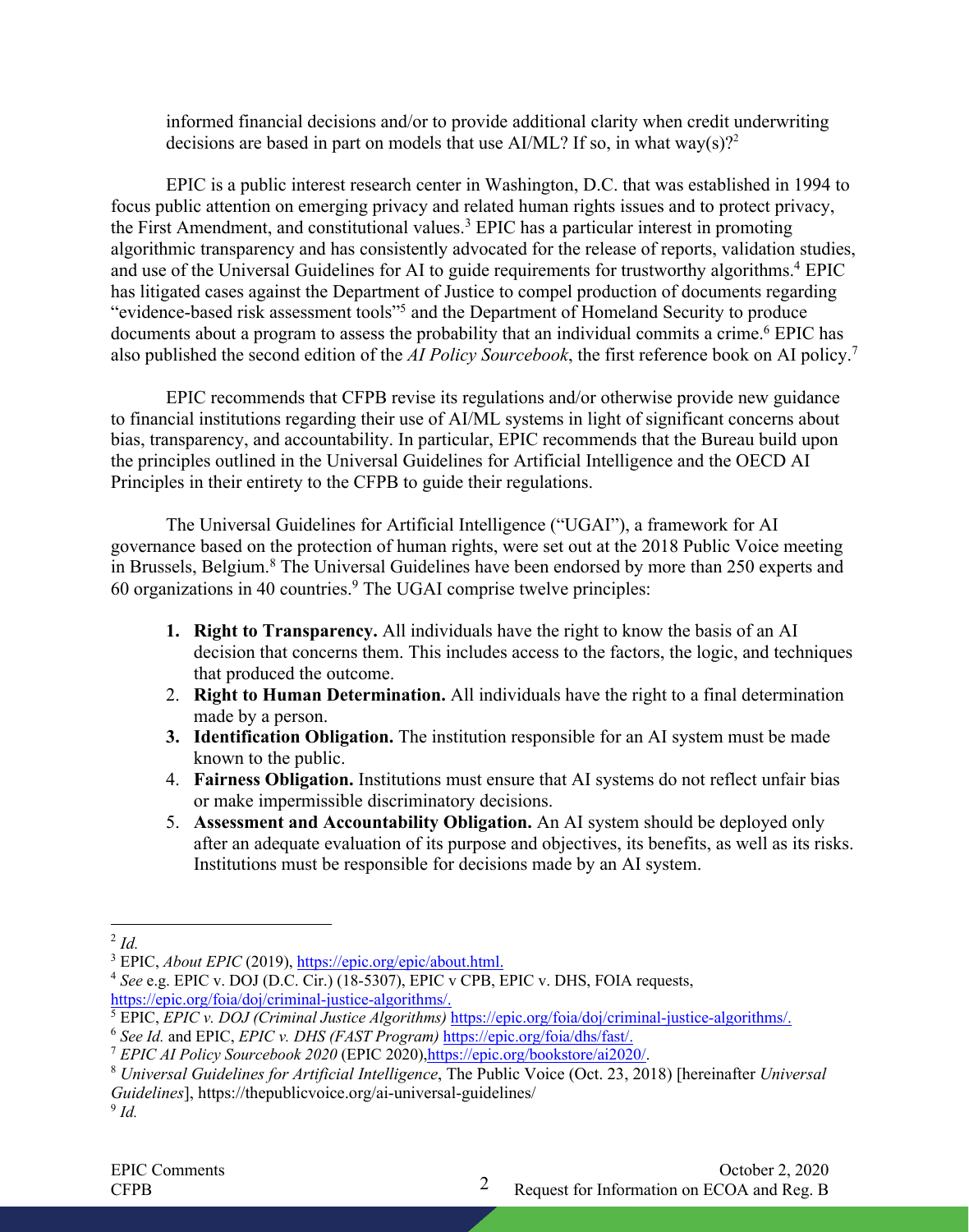- **6. Accuracy, Reliability, and Validity Obligations.** Institutions must ensure the accuracy, reliability, and validity of decisions.
- **7. Data Quality Obligation.** Institutions must establish data provenance, and assure quality and relevance for the data input into algorithms.
- **8. Public Safety Obligation.** Institutions must assess the public safety risks that arise from the deployment of AI systems that direct or control physical devices, and implement safety controls.
- 9. **Cybersecurity Obligation.** Institutions must secure AI systems against cybersecurity threats.
- 10. **Prohibition on Secret Profiling.** No institution shall establish or maintain a secret profiling system.
- **11. Prohibition on Unitary Scoring.** No national government shall establish or maintain a general-purpose score on its citizens or residents.
- 12. **Termination Obligation**.<sup>10</sup> An institution that has established an AI system has an affirmative obligation to terminate the system if human control of the system is no longer possible.

The OECD AI Principles<sup>11</sup> were adopted in 2019 and endorsed by 42 countries—including the United States, several European Countries, and the G20 nations.12 The OECD AI Principles establish international standards for AI use:

- 1. **Inclusive growth, sustainable development and well-being.** AI should benefit people and the planet.
- 2. **Human-centered values and fairness.** AI systems should be designed in a way that respects the rule of law, human rights, democratic values and diversity, and they should include appropriate safeguards – for example, enabling human intervention when necessary – to ensure a fair and just society.
- 3. **Transparency and explainability.** There should be transparency and a responsible disclosure around AI systems to ensure that people understand AI-based outcomes and can challenge them.
- 4. **Robustness, security and safety.** AI systems must function in a robust, secure and safe way throughout their life cycles and potential risks should be continually assessed and managed.
- 5. **Accountability.** Organizations and individuals developing, deploying or operating AI systems should be held accountable for their proper functioning in line with the above principles.13

EPIC believes that these frameworks are among the best currently available resources for establishing regulations and guidance for use of AI/ML systems. The rights to transparency, fairness, accountability, accuracy, data quality, and a prohibition on secret profiling are particularly salient principles that EPIC recommends the CFPB incorporate into its regulatory guidance for

<sup>12</sup> *U.S. Joins with OECD in Adopting Global AI Principles*, NTIA (May 22, 2019),

 $10 \,$ *Id.* 

<sup>11</sup> *Recommendation of the Council on Artificial Intelligence*, OECD (May 21, 2019) [hereinafter *OECD AI Principles*], https://legalinstruments.oecd.org/en/instruments/OECD-LEGAL-0449;

https://www.ntia.doc.gov/blog/2019/us-joins-oecd-adopting-global-ai-principles.

<sup>13</sup> *OECD AI Principles*, *supra* note 15.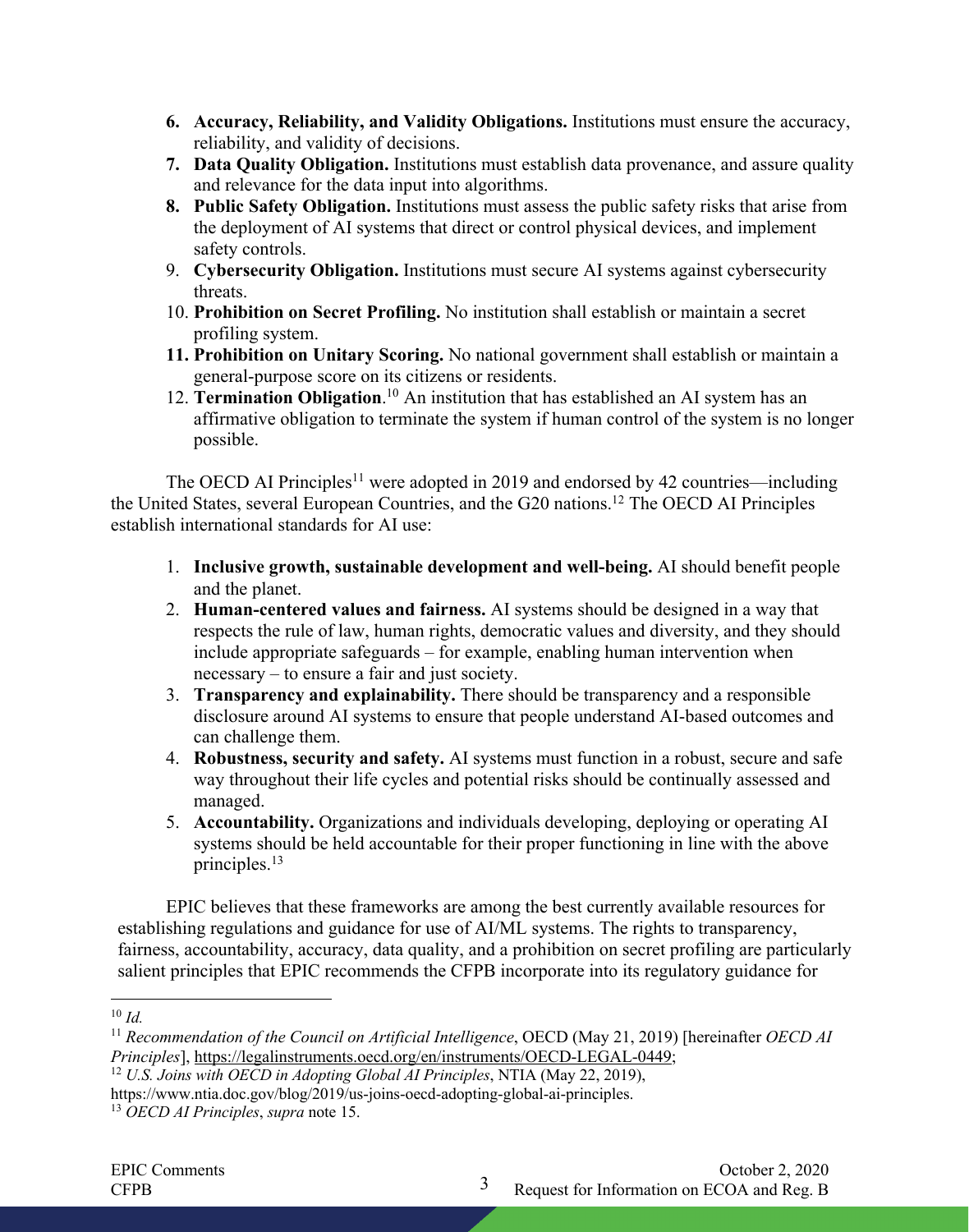financial institutions. EPIC also recommends that the CFPB proceed with caution when considering lowering a burden of defending disparate impact or other bias claims when lenders are using AI/ML.

As one of CFPB's core functions is "rooting out unfair, deceptive, or abusive acts or practices by writing rules, supervising companies, and enforcing the law," the Bureau is well positioned to be a leader among federal agencies regulating use of emerging AI/ML systems by approaching the regulatory response with a necessary degree of skepticism to those systems. <sup>14</sup> We have already seen reports of Apple Card's lending algorithm offering smaller lines of credit to women despite not using gender explicitly as an input, which illustrates the need for greater transparency, accountability, and testing of AI/ML systems in the financial industry. <sup>15</sup> This case, with gender, is just one example of documented algorithmic bias in lending that violates aspects of the ECOA. The huge volume of different data points used by many lending AI/ML tools, combined with the lack of diversity in the developers of the algorithms and the well-documented bias in historical data around lending<sup>16</sup> makes it especially important that the CFPB develop a robust regulatory plan to conduct much needed oversight.<sup>17</sup> Data points that are facially neutral but act as a proxy for protected classes under the ECOA are often used<sup>18</sup> and can have dangerous consequences, regardless of the intentions of the lender. That is why testing and algorithmic assessments are essential to the oversight process.

The National Institute of Science and Technology ("NIST") recently published a draft whitepaper on principles of Explainable  $AI<sup>19</sup>$ , in which they provide four helpful aspects of explainability that CFPB can use as a checklist of ensuring AI/ML models used by lenders satisfy accountability to borrowers:

- 1. That the system produce[s] an explanation;
- 2. That the explanation be meaningful to humans;<sup>20</sup>

https://www.nist.gov/system/files/documents/2020/08/17/NIST%20Explainable%20AI%20Draft%20NISTIR 8312%20%281%29.pdf.<br><sup>20</sup> *Id* at 2-3.

<sup>&</sup>lt;sup>14</sup> Consumer Finance Protection Bureau, *About Us* (last visited Sep. 30, 2020) available at https://www.consumerfinance.gov/about-us/the-bureau/.

<sup>15</sup> Will Knight, *The Apple Card Didn't 'See' Gender – and That's the Problem*, WIRED (Nov. 2019) https://www.wired.com/story/the-apple-card-didnt-see-genderand-thats-the-problem/. 16 Lisa Rice, Dierdre Swesnik, *Discriminatory Effects on Credit Scoring on Communiteis of Color*, Suffolk

University Law School and National Consumer Law Center Symposium on Credit Scoring and Credit Reporting (June 6-7, 2012) https://nationalfairhousing.org/wp-content/uploads/2017/04/NFHA-credit-scoring-<br>paper-for-Suffolk-NCLC-symposium-submitted-to-Suffolk-Law.pdf.

<sup>&</sup>lt;sup>17</sup> Dan Ennis, Tim Cook, *Bias from AI lending models raises questions of culpability, regulation*, BankingDive (Aug. 16, 2019) https://www.bankingdive.com/news/artificial-intelligence-lending-bias-modelregulation-liability/561085/.<br><sup>18</sup>Anya Prince, Daniel B. Schwarcz, *Proxy Discrimination of Artifiical Intelligence and Big Data*, 105 Iowa

Law Review 1257 (2020) https://papers.ssrn.com/sol3/papers.cfm?abstract\_id=3347959.<br><sup>19</sup>P. Jonathan Phillips et. al, *Four Principles of Explainable Artificial Intelligence*, National Institute of

Standards and Technology (Aug. 2020) available at

<sup>&</sup>quot;A system fulfills the Meaningful principle if the recipient understands the system's explanations. Generally, this principle is fulfilled if a user can understand the explanation, and/or it is useful to complete a task. This principle does not imply that the explanation is one size fits all. Multiple groups of users for a system may